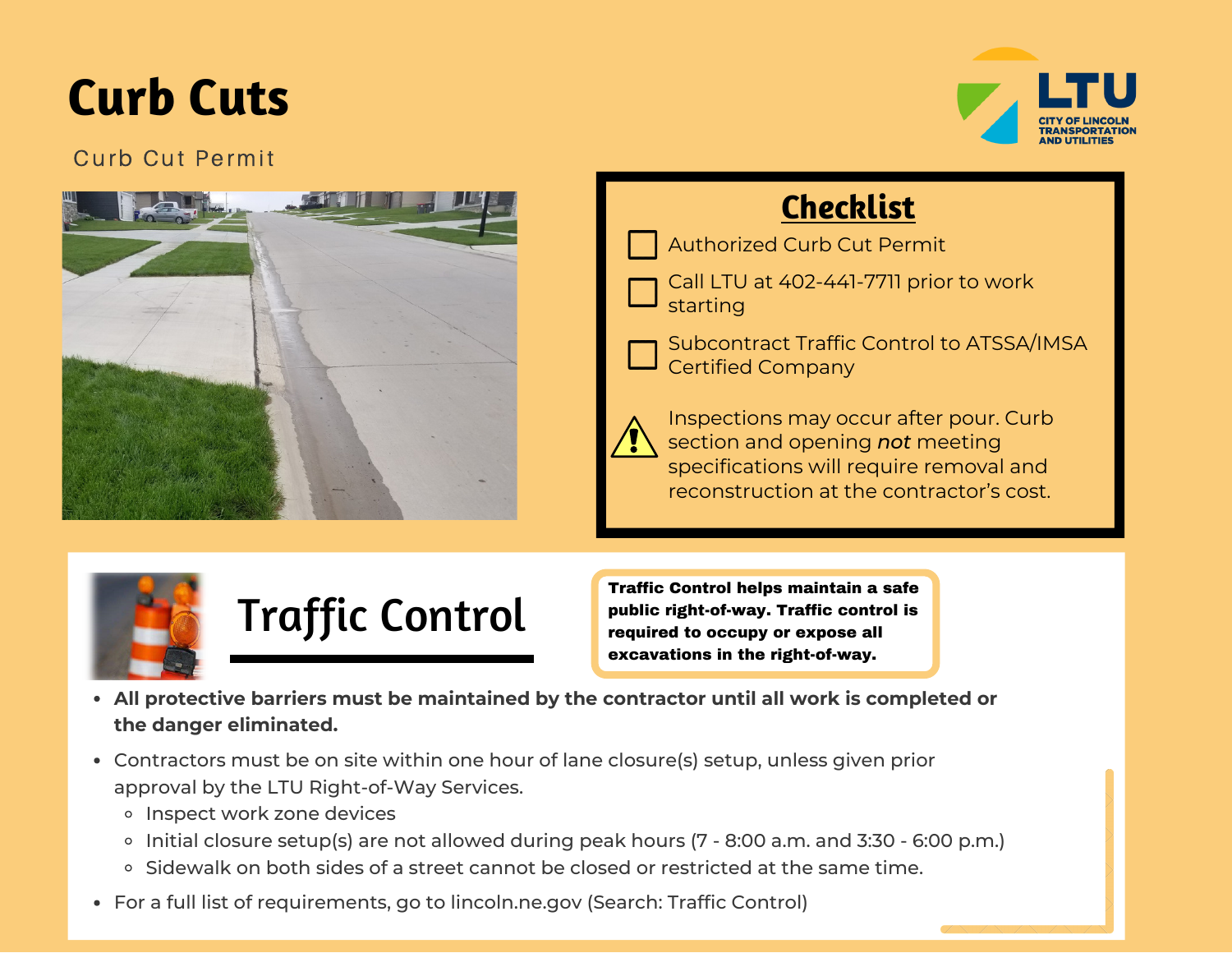#### **Combined Curb and Gutter Reconstruction**

1. Reinforcement of concrete pavement must be drilled into Longitudinal joints along the same horizontal plane.

2. Reinforcement is to be Epoxy Coated #5 bars 18" @ 4'-0" centers

3. All concrete shall be L-3500 or LC-3500

4. Curb and Gutter must be poured independent with 1" Preformed Expansion Joint separation from the driveway apron

5. Location of driveway openings are to adhere to all notes on the Curb Cut Request Form

**for More Information**

**Traducción Disponible: (Abra la cámara en el el código QR y toque el enlace.)** 



#### **Property Corners and Easements**

It is the responsibility of the owner or builder to validate lot lines and determine that proposed construction does not violate any easement rights of any person or entity, including the City of Lincoln, or violate any private covenant.

## **Curb Sawing Detail**

1. A diamond blade cutting saw must be used for all required curb sawing. The saw shall be capable of cutting existing or newly placed curb , leaving a smooth accurate top face.

2.The sawing must be made along the curb face in neat lines and start 1/2 inch above the existing gutter pan and cut at an angle of 3/4 inch per foot upwards and away from the gutter pan.

3. Smooth edges and top faces must be accomplished on all sawed concrete edges by use of a diamond-grinding wheel for rounding all sawed concrete edges to a radius of 1/4 inch.







#### **Clean Up**

Slurry or residue from the saw cutting MUST be removed with no residue remaining upon completion of sawing operations. No residue to flow across shoulders or lanes occupied by traffic or into gutters or other drainage structures